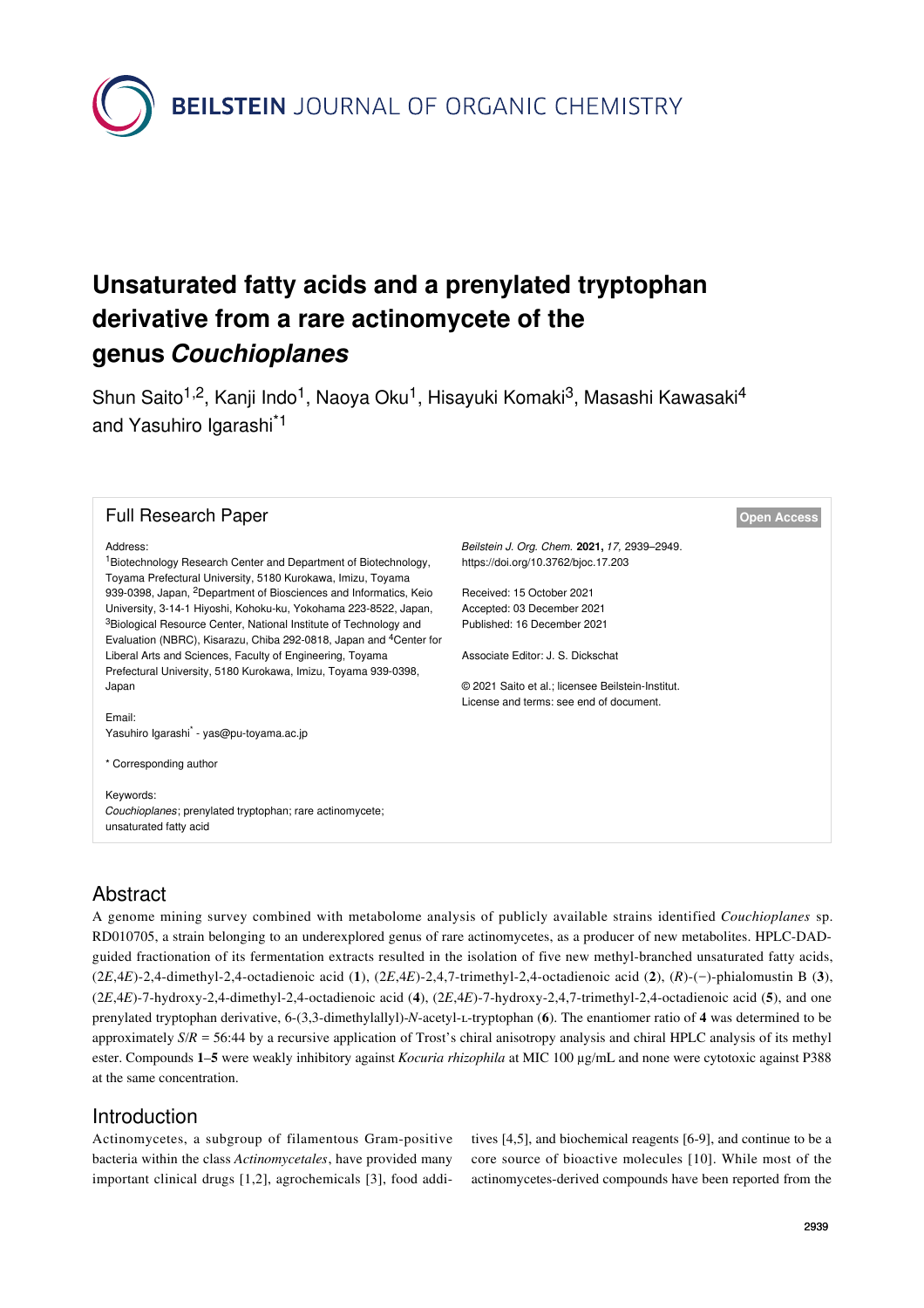*Beilstein J. Org. Chem.* **2021,** *17,* 2939–2949.

genus *Streptomyces* [\[11\]](#page-9-5), non-*Streptomyces* actinomycetes, commonly referred to as rare actinomycetes [\[12\]](#page-9-6), are attracting considerable attention as less tapped taxa for drug discovery. Those within the family *Micromonosporaceae*, represented by the second most prolific genus *Micromonospora* following *Streptomyces*, are especially noted, accounting for more than 800 metabolites of actinomycetes origin [\[11\]](#page-9-5), which include the antiinfective aminoglycoside gentamicin [\[13\],](#page-9-7) antidiabetic glycoside acarbose [\[14\]](#page-9-8), glycopeptide antibiotic teicoplanin [\[15\]](#page-9-9), enediyne antitumor component of drug-antibody conjugate calicheamicin γ<sup>1</sup> I [\[16\]](#page-9-10), and *Clostridium difficile*-specific macrolide fidaxomicin [\[17\]](#page-9-11).

At present, only 5 out of 29 valid genera in this family [\[18\]](#page-9-12) – *Actinoplanes*, *Dactylosporangium*, *Micromonospora*, *Salinispora*, and *Verrucosispora* – have mainly been investigated [\[11\]](#page-9-5) and the remaining 24 are still untouched or underexplored. However, in silico genome mining identified multiple secondary metabolite biosynthetic gene clusters in selected strains from minor actinomycetes genera, implying their comparable biosynthetic capacities to those of the already proven genera [\[19\]](#page-9-13). Encouraged by these reports, we examined the metabolites of *Pseudosporangium* sp. RD062863, a strain available at the culture collection of the Biological Resource Center, National Institute of Technology and Evaluation (NBRC) [\[20\]](#page-9-14), and discovered a novel cyclopeptide pseudosporamide along with three new oligomycin-class polyketide [\[21\]](#page-10-0). In addition, the same approach to the different family (*Pseudonocardiaceae*) yielded mycetoindole, a new class of dehydrotryptophan derivative from *Actinomycetospora* [\[22\]](#page-10-1).

As part of our continuing studies on the metabolites from underexplored rare actinomycetes, the genus *Couchioplanes*, another minor genus in *Micromonosporaceae* first isolated in 1994 from a sandy soil in Japan [\[23\]](#page-10-2), was set to be the next target. While the anti-SMASH-assisted genome mining [\[24\]](#page-10-3) in *C. caeruleus* DSM 43634 revealed approximately 20 secondary metabolite biosynthetic gene clusters, only one compound, heptaene macrolide 67-121C, is known to date [\[25\]](#page-10-4), leaving room for exploration. Four strains of the same genus*,* available at the NBRC's culture collection [\[20\]](#page-9-14), were fermented and their metabolites were analyzed by HPLC-DAD, which detected several prominent peaks from the culture extracts of strain RD010705. Fractionation and purification guided by characteristic UV spectra led to the discovery of five new methylbranched unsaturated fatty acids, (2*E*,4*E*)-2,4-dimethyl-2,4 octadienoic acid (**1**), (2*E*,4*E*)-2,4,7-trimethyl-2,4-octadienoic acid (**2**), (*R*)-(−)-phialomustin B (**3**), (2*E*,4*E*)-7-hydroxy-2,4 dimethyl-2,4-octadienoic acid (**4**), and (2*E*,4*E*)-7-hydroxy-2,4,7-trimethyl-2,4-octadienoic acid (**5**), as well as one new prenylated tryptophan derivative, 6-(3,3-dimethylallyl)-*N*acetyl-ʟ-tryptophan (**6**) [\(Figure 1](#page-1-0)).

# Results and Discussion

The producing strain RD010705 was shake-cultured in A16 liquid medium at 30  $^{\circ}$ C for 8 days, and the whole culture was extracted with 1-butanol. The extract (4.4 g from 3 L) was sequentially fractionated by column chromatographies on silica gel and ODS, and the resulting fractions were purified by reverse-phase HPLC to give **1** (5.2 mg), **2** (2.3 mg), **3** (1.0 mg), **4** (6.3 mg), and **5** (8.0 mg).

The molecular formula of 1 was determined to be  $C_{10}H_{16}O_2$  on the basis of its NMR and HR–ESI–TOFMS data (*m/z* 191.1044  $[M + Na]<sup>+</sup>,  $\Delta + 0.1$  mmu). Three degrees of unsaturation, calcu$ lated from the molecular formula, a UV absorption maximum at 264 nm, and IR absorption bands at 1679 and 2800–3200  $\text{cm}^{-1}$ , suggested dienone and hydroxy functionalities. The  ${}^{1}H$ ,  ${}^{13}C$ ,

<span id="page-1-0"></span>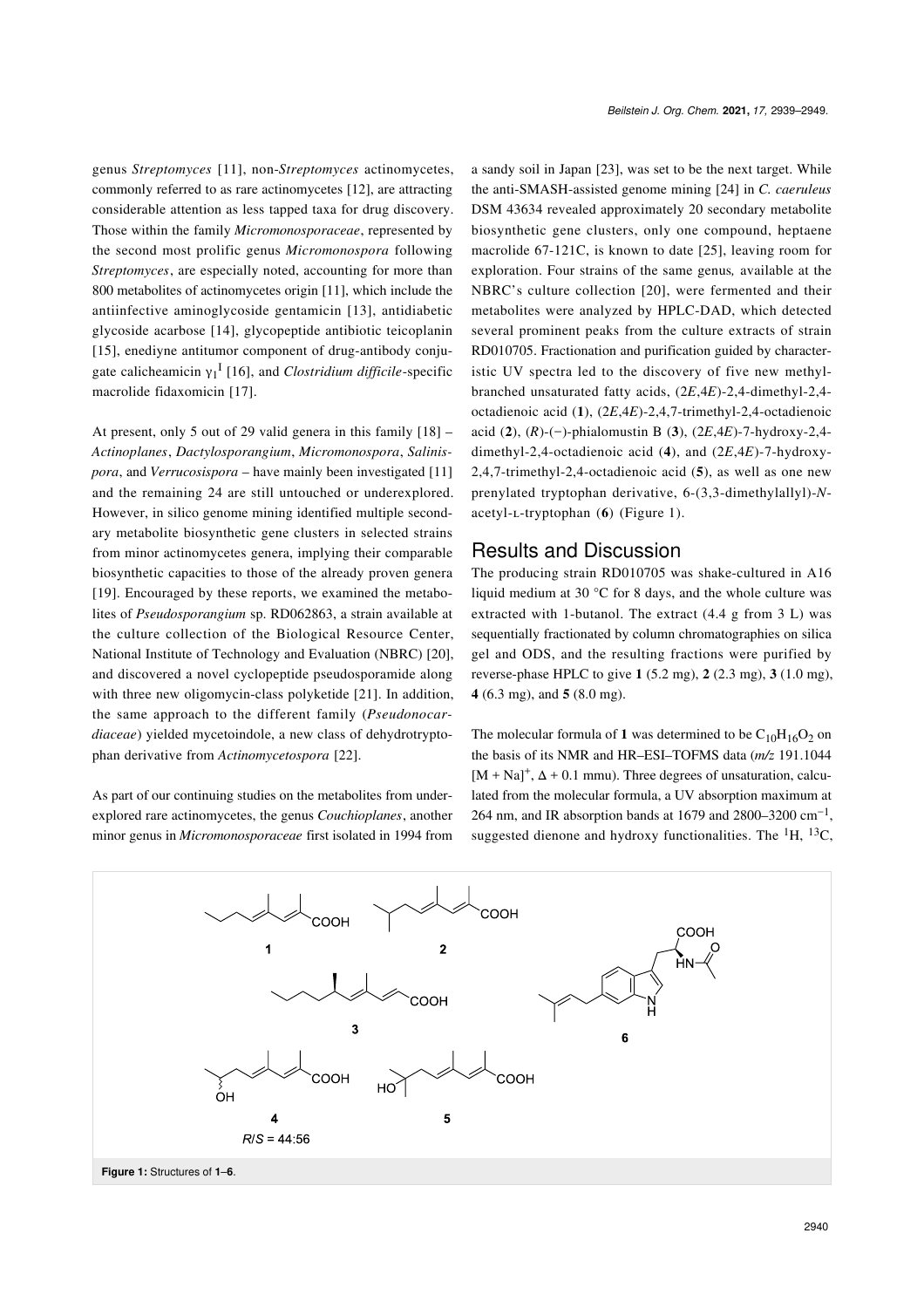and HSQC data allowed to assign ten carbon signals to one carbonyl carbon ( $\delta$ <sub>C</sub> 174.0), two each of non-protonated sp<sup>2</sup> carbons ( $\delta$ <sub>C</sub> 132.5, 123.9), sp<sup>2</sup> methines ( $\delta$ <sub>C</sub> 145.7, 138.5), and  $\text{sp}^3$  methylenes, and three methyls ([Table 1](#page-2-0) and [Table 2\)](#page-2-1). A sequence of COSY correlations was detected from a triplet methyl H-8 to an olefinic methine H-5 via two methylenes H-7 and H-6, which revealed a propyl-substituted olefin moiety ([Figure 2\)](#page-3-0). In addition, HMBC correlations ([Table 2](#page-2-1)) from the allylic methyl H-10 to C-5, C-4, and C-3 and from the other allylic methyl H-9 to C-3, C-2, and C-1 elucidated the carbon connectivity from C-5 to C-1, thus completing the planar structure. The double bond geometries were determined to be both *E* based on NOESY correlations between H-3 and H-5 and between H-9 and H-10 [\(Figure 2\)](#page-3-0). Therefore, **1** was determined to be (2*E*,4*E*)-2,4-dimethyl-2,4-octadienoic acid.

The 1H NMR spectrum of **2** was similar to those of **1** in overall ([Table 1](#page-2-0) and [Table 2\)](#page-2-1). One major difference was a replacement of the triplet methyl peak in **1** by a six proton-equivalent doublet methyl peak, which suggested an isopropyl-terminated structure. This was proven by a COSY correlation between this methyl proton (H-8/H-9) and a methine proton (H-7) and

<span id="page-2-0"></span>

|     | 1                                    | $\mathbf{2}$                         | 3                                    | 4                                    | 5                                |
|-----|--------------------------------------|--------------------------------------|--------------------------------------|--------------------------------------|----------------------------------|
| No. | $\delta_{\rm C}$ , type <sup>a</sup> | $\delta_{\rm C}$ , type <sup>a</sup> | $\delta_{\rm C}$ , type <sup>a</sup> | $\delta_{\rm C}$ , type <sup>a</sup> | $\delta_{C}$ , type <sup>a</sup> |
|     | 174.0, C                             | 173.9, C                             | 177.1, C                             | 174.1, C                             | 174.1, C                         |
| 2   | 123.9, C                             | 124.0, C                             | 115.1, CH                            | 124.8, C                             | 124.8, C                         |
| 3   | 145.7, CH                            | 145.7, CH                            | 151.7, CH                            | 144.8, CH                            | 145.2, CH                        |
| 4   | 132.5, C                             | 132.9, C                             | 131.5, C                             | 134.7, C                             | 134.9, C                         |
| 5   | 138.5, CH                            | 137.4, CH                            | 149.3, CH                            | 133.0, CH                            | 132.8, CH                        |
| 6   | 30.7, CH <sub>2</sub>                | 37.7, CH <sub>2</sub>                | 33.3, CH                             | 38.2, CH <sub>2</sub>                | 42.5, $CH2$                      |
| 7   | $22.5, \, \text{CH}_2$               | 28.8, CH                             | $37.0, \, \text{CH}_2$               | 67.8, CH                             | 71.7, C                          |
| 8   | 14.0, CH <sub>3</sub>                | 22.6, $CH3b$                         | 29.8, CH <sub>2</sub>                | 23.1, $CH3$                          | 29.4, $CH3b$                     |
| 9   | 13.8, $CH3$                          | 22.6, $CH3^{b}$                      | $22.9, \text{CH}_2$                  | 13.7, $CH3$                          | 29.4, $CH3$ <sup>b</sup>         |
| 10  | 16.3, $CH3$                          | 13.9, $CH3$                          | 14.2, $CH3$                          | 16.5, $CH3$                          | 13.9, $CH3$                      |
| 11  |                                      | 16.4, $CH3$                          | 12.4, $CH3$                          |                                      | 16.6, $CH3$                      |
| 12  |                                      |                                      | 20.6, $CH3$                          |                                      |                                  |

<sup>a</sup>Recorded at 125 MHz (reference δ<sub>C</sub> 77.2). <sup>b</sup>Overlapping signals.

<span id="page-2-1"></span>

|                | Table 2: <sup>1</sup> H NMR data for $1-5$ in CDCl <sub>3</sub> . |                                                  |                                                             |                                                             |                                             |
|----------------|-------------------------------------------------------------------|--------------------------------------------------|-------------------------------------------------------------|-------------------------------------------------------------|---------------------------------------------|
|                | 1                                                                 | $\mathbf{2}$                                     | 3                                                           | 4                                                           | 5                                           |
| No.            | $\delta_H$ , mult ( <i>J</i> in Hz) <sup>a</sup>                  | $\delta_H$ , mult ( <i>J</i> in Hz) <sup>a</sup> | $\delta$ <sub>H</sub> , mult ( <i>J</i> in Hz) <sup>a</sup> | $\delta$ <sub>H</sub> , mult ( <i>J</i> in Hz) <sup>a</sup> | $δ_H$ , mult ( <i>J</i> in Hz) <sup>a</sup> |
|                |                                                                   |                                                  |                                                             |                                                             |                                             |
| $\overline{c}$ |                                                                   |                                                  | 5.79, d (15.2)                                              |                                                             |                                             |
| 3              | 7.26, s                                                           | 7.26, s                                          | 7.35, d (14.7)                                              | 7.26, s                                                     | 7.28, s                                     |
| 4              |                                                                   |                                                  |                                                             |                                                             |                                             |
| 5              | 5.70, t(7.2)                                                      | 5.72, t(7.5)                                     | 5.68, $d(9.1)$                                              | 5.72, t(7.3)                                                | 5.79, t(7.6)                                |
| 6              | 2.14, q(7.5)                                                      | 2.05, t(7.1)                                     | 2.51, m                                                     | 2.35, m                                                     | 2.36, d(7.9)                                |
| 7              | 1.45, sex (7.4)                                                   | 1.71, m                                          | 1.27, $mb$                                                  | $3.94$ , sex $(6.2)$                                        |                                             |
|                |                                                                   |                                                  | 1.36, m                                                     |                                                             |                                             |
| 8              | 0.94, t(7.4)                                                      | 0.93, d $(6.7)^b$                                | $1.21 - 1.26$ , m                                           | $1.24$ , dd $(6.2)$                                         | 1.27, $s^b$                                 |
| 9              | 2.02, s                                                           | 0.93, d $(6.7)^b$                                | 1.23-1.27, $mb$                                             | 2.02, s                                                     | 1.27, $s^b$                                 |
| 10             | 1.86, s                                                           | 2.03, s                                          | 0.87, t(7.3)                                                | $1.89$ , s                                                  | 2.01, s                                     |
| 11             |                                                                   | 1.86, s                                          | 1.77, s                                                     |                                                             | 1.86, s                                     |
| 12             |                                                                   |                                                  | 0.97, d(6.6)                                                |                                                             |                                             |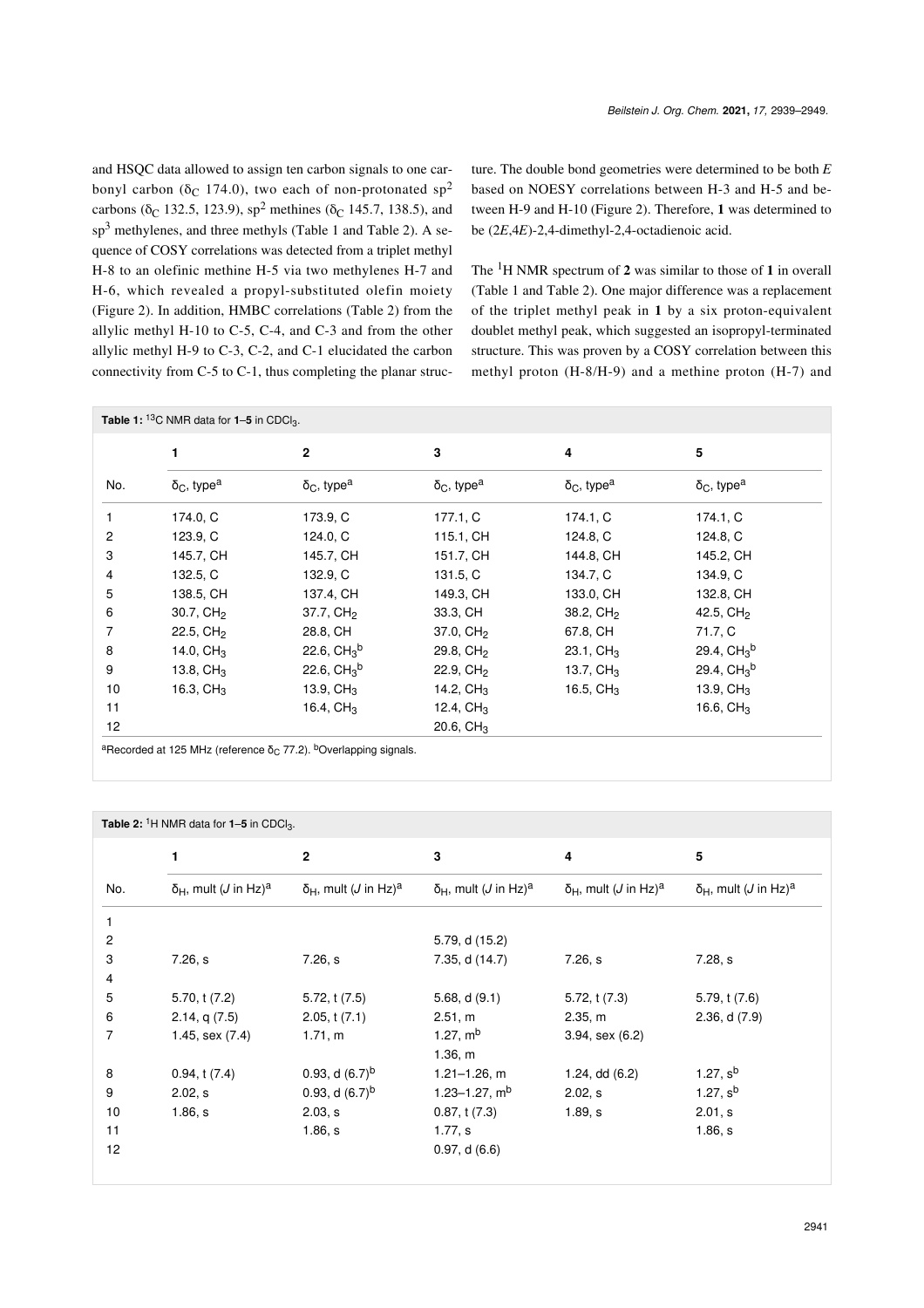|                | <b>Table 2:</b> <sup>1</sup> H NMR data for $1-5$ in CDCl <sub>3</sub> . (continued) |                         |                         |                         |                         |
|----------------|--------------------------------------------------------------------------------------|-------------------------|-------------------------|-------------------------|-------------------------|
|                |                                                                                      |                         |                         |                         |                         |
| No.            | <b>HMBC<sup>c</sup></b>                                                              | <b>HMBC<sup>c</sup></b> | <b>HMBC<sup>c</sup></b> | <b>HMBC<sup>c</sup></b> | <b>HMBC<sup>c</sup></b> |
| $\mathbf{1}$   |                                                                                      |                         |                         |                         |                         |
| 2              |                                                                                      |                         |                         |                         |                         |
| 3              | 1, 2, 5, 9, 10                                                                       | 1, 2, 5, 10, 11         |                         | 1, 2, 5, 9, 10          | 1, 2, 5, 10, 11         |
| 4              |                                                                                      |                         |                         |                         |                         |
| 5              | 3, 6, 7, 10                                                                          | 3, 6, 7, 11             |                         | 3, 6, 7, 10             | 3, 6, 7, 11             |
| 6              | 4, 5, 7, 8                                                                           | 4, 5, 7, 8, 9           |                         | 4, 5, 7, 8              | 4, 5, 7, 8, 9           |
| $\overline{7}$ | 5, 6, 8                                                                              | 5, 6, 8, 9              | 8, 9                    | 5, 6, 8                 |                         |
| 8              | 6, 7                                                                                 | 6, 7, 9                 | 7, 9                    | 6, 7                    | 6, 7, 9                 |
| 9              | 1, 2, 3                                                                              | 6, 7, 8                 | 8, 10                   | 1, 2, 3                 | 6, 7, 8                 |
| $10$           | 3, 4, 5                                                                              | 1, 2, 3                 | 8, 9                    | 3, 4, 5                 | 1, 2, 3                 |
| 11             |                                                                                      | 3, 4, 5                 | 3, 4, 5                 |                         | 3, 4, 5                 |
| 12             |                                                                                      |                         | 5, 6, 7                 |                         |                         |

<span id="page-3-0"></span><sup>a</sup>Recorded at 500 MHz (reference δ<sub>H</sub> 7.26). <sup>b</sup>Overlapping signals. <sup>c</sup>From proton to indicated carbon(s).



HMBC correlations from H-8/H-9 to the methine carbon (C-7) and the allylic methylene carbon (C-6). The deduced structure was consistent with a molecular formula  $C_{11}H_{18}O_2$  established by HR-ESI-TOFMS analysis  $(m/z 205.1202 [M + Na]<sup>+</sup>$ ,  $\Delta$  + 0.3 mmu), which is larger than 1 by one methylene. NOESY correlations surrounding the double bonds was the same to those observed for **1** ([Figure 2](#page-3-0)), thus concluding **2** to be (2*E*,4*E*)-2,4,7-trimethyl-2,4-octadienoic acid.

Compound 3 has a molecular formula of  $C_{12}H_{20}O_2$  (*m/z* 219.1356 [M + Na]<sup>+</sup>,  $\Delta$  0.0 mmu), which is larger by C<sub>2</sub>H<sub>4</sub> than **1**. Analysis of a COSY spectrum identified a 1,2-disubstituted  $(E)$ -olefin fragment H-2/H-3 ( ${}^{3}J_{\text{H-H}}$  = 15.0 Hz), a four-carbon fragment containing a methyl-substituted olefinic methine H-5/  $H-6/(H-12)/H-7$ , and an ethyl group  $H-9/H-10$  ([Figure 2](#page-3-0), [Table 1](#page-2-0) and [Table 2](#page-2-1)). The connectivity of the former two fragments were intervened by an  $sp<sup>2</sup>$  quaternary carbon (C-4) substituted by an allylic methyl group (H-11) based on HMBC

correlations from H-11 to C-3, C-4, and C-5. Another intervention by a methylene unit (C-8) to connect the second and third fragments was supported by HMBC correlations from H-7 to C-9, H-8 to C-6, and H-10 to C-8, thus completing an alkyl chain part. The remaining atomic composition was  $CHO<sub>2</sub>$ , and despite the lack of evidentiary HMBC correlations, placing a carboxylic acid functionality at the open end (C-2) was reasonable in consideration of the chemical shift of the unused carbon  $(\delta_H 177.1, C-1)$  and the molecular formula. A NOESY correlation between H-11 and H-12 supported an *E*-configuration for the C-4/C-5 double bond. The established planar structure was identical to that of a fungal metabolite phialomustin B [\[26\]](#page-10-5), for which specific rotation, enumerated  ${}^{1}H$  and  ${}^{13}C$  NMR data, and high-resolution ESIMS data were presented. While an *S*-configuration was assigned for phialomustin B based on its positive specific rotation  $([\alpha]_D^2^5 + 55.5, c \ 1.5, CHCl_3)$  in comparison with those of synthetic standards [\[26\]](#page-10-5), opposite negative signs in CHCl<sub>3</sub> and MeOH  $([\alpha]_D^2$ <sup>7</sup> –12, *c* 0.035, CHCl<sub>3</sub>;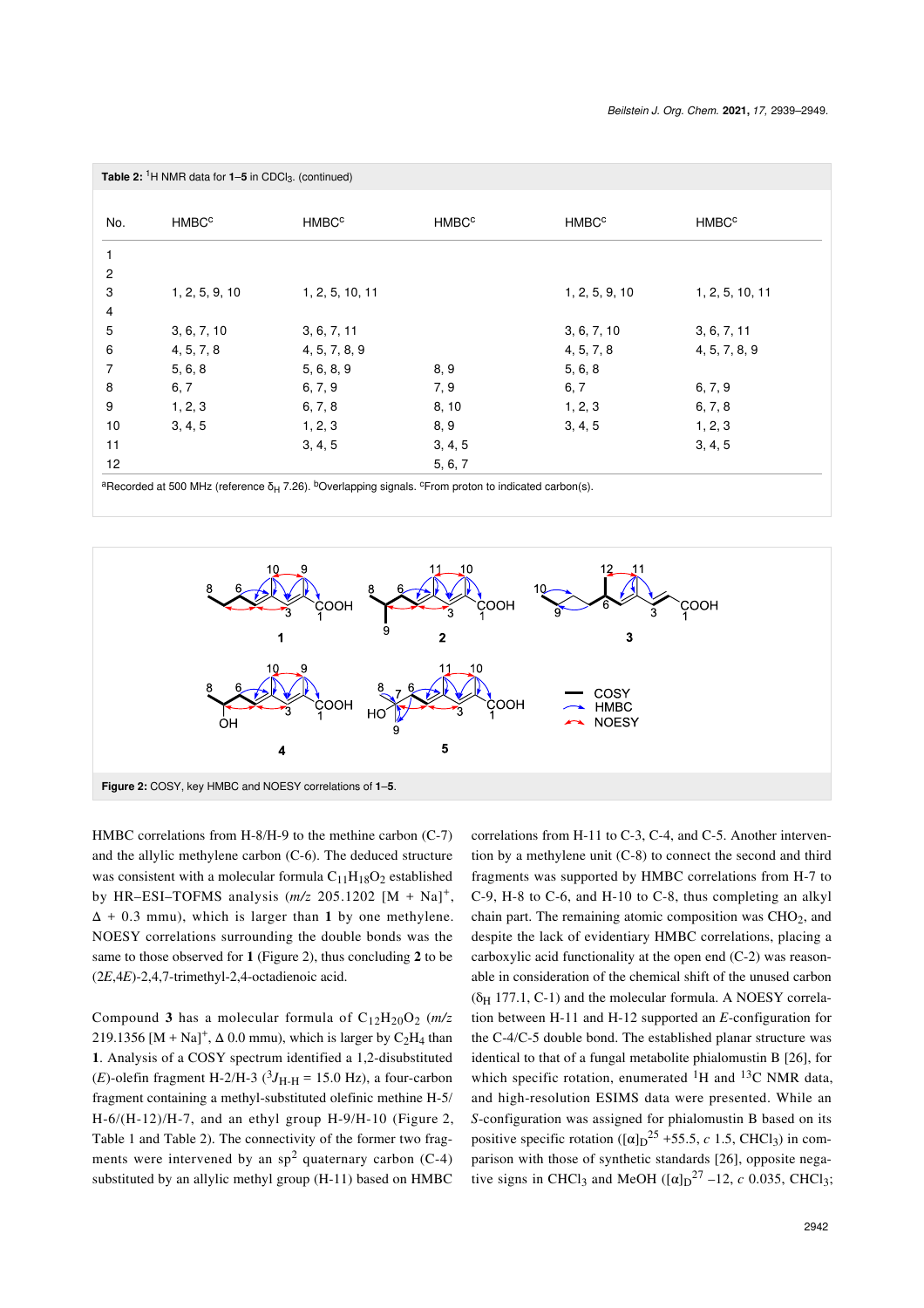$[\alpha]_{D}^{25}$  –76.0, *c* 0.05, MeOH), though the rotatory power in  $CHCl<sub>3</sub>$  not as large as expected presumably due to the sample scarcity, supported an *R*-configuration. Therefore, **3** was speculated to be  $(R)$ - $(-)$ -phialomustin B.

The molecular formula of 4, determined to be  $C_{10}H_{16}O_3$  on the basis of HR-ESITOF-MS data  $(m/z 207.0992 [M + Na]<sup>+</sup>$ , Δ 0.0 mmu), was one-oxygen larger than that of **1**. The <sup>1</sup>H NMR spectrum was mostly similar to those of **1** ([Table 1](#page-2-0) and [Table 2](#page-2-1)), except for the presence of an oxymethine resonance (δ<sub>H</sub> 3.96/δ<sub>C</sub> 67.8) in place of the shielded methylene at C-7, which suggested hydroxylation on the same carbon. This was supported by COSY correlations establishing the connectivity from H-5 to H-8, and completely the same HMBC and NOESY correlations for the remaining part to those observed for **1** and **2** [\(Figure 2](#page-3-0)). To address the absolute configuration, **4** was esterified with TMS-diazomethane and the resulting methyl ester **4'** was acylated with (*R*)- or (*S*)-α-methoxyphenylacetic acid (MPA). To our surprise, however,  ${}^{1}H$  NMR spectra of both the acylation products were substantially the same but contained several duplicated signals with contrasting peak intensities, indicating **4** to be an enantiomeric mixture of unequal quantities ([Figure 3\)](#page-4-0). Indeed, two  ${}^{1}H$  resonance sets with slightly different chemical shifts were obtained, which were assigned to be a pair of MPA-acylated diastereomers (**4'a** and **4'b**; **4'c** and **4'd**) by careful interpretation of a COSY spectrum of the (*R*)-MPA

acylation product mixture ([Supporting Information File 1](#page-9-15), Figure S25). Furthermore, the slightly excessive **4'a** and **4'c** were identified to be MPA derivatives of (*S*)-**4**, and hence less excessive **4'b** and **4'd** to be those of (*R*)-**4**, by recursive application of Trost's chiral anisotropy rule to the  ${}^{1}H$  chemical shift differences between the diastereomer pairs. The enantiomer ratio of 4 was estimated to be  $S/R = 56:44$  or near by chiral phase HPLC analysis of **4'** on a cellulose tribenzoate-coated silica gel column ([Figure 4](#page-5-0)). Thus, **4** was concluded to be an enantiomeric mixture of (2*E*,4*E*)-7-hydroxy-2,4-dimethyl-2,4 octadienoic acid with an approximate enantiomer ratio of *S*/*R* = 56:44.

The  ${}^{1}H$  and  ${}^{13}C$  NMR spectra of 5 were quite similar to those of **4** ([Table 1](#page-2-0) and [Table 2](#page-2-1)), except for the lack of the oxymethine proton resonance and replacement of the doublet methyl resonance by a singlet signal with a six-proton intensity. These differences, together with a one methylene-larger molecular formula  $(C_{11}H_{18}O_3)$ , suggested a methyl substitution at the carbinol carbon ( $\delta$ C 71.7, C-7). This was verified by HMBC correlations from the singlet methyl proton (H-8/H-9) to the carbinol carbon. Thus, **5** was identified to be (2*E*,4*E*)-7 hydroxy-2,4,7-trimethyl-2,4-octadienoic acid.

The same strain also produced another new compound, 6-(3,3 dimethylallyl)-*N*-acetyl-ʟ-tryptophan (**6**), when fermented in

<span id="page-4-0"></span>

ation products.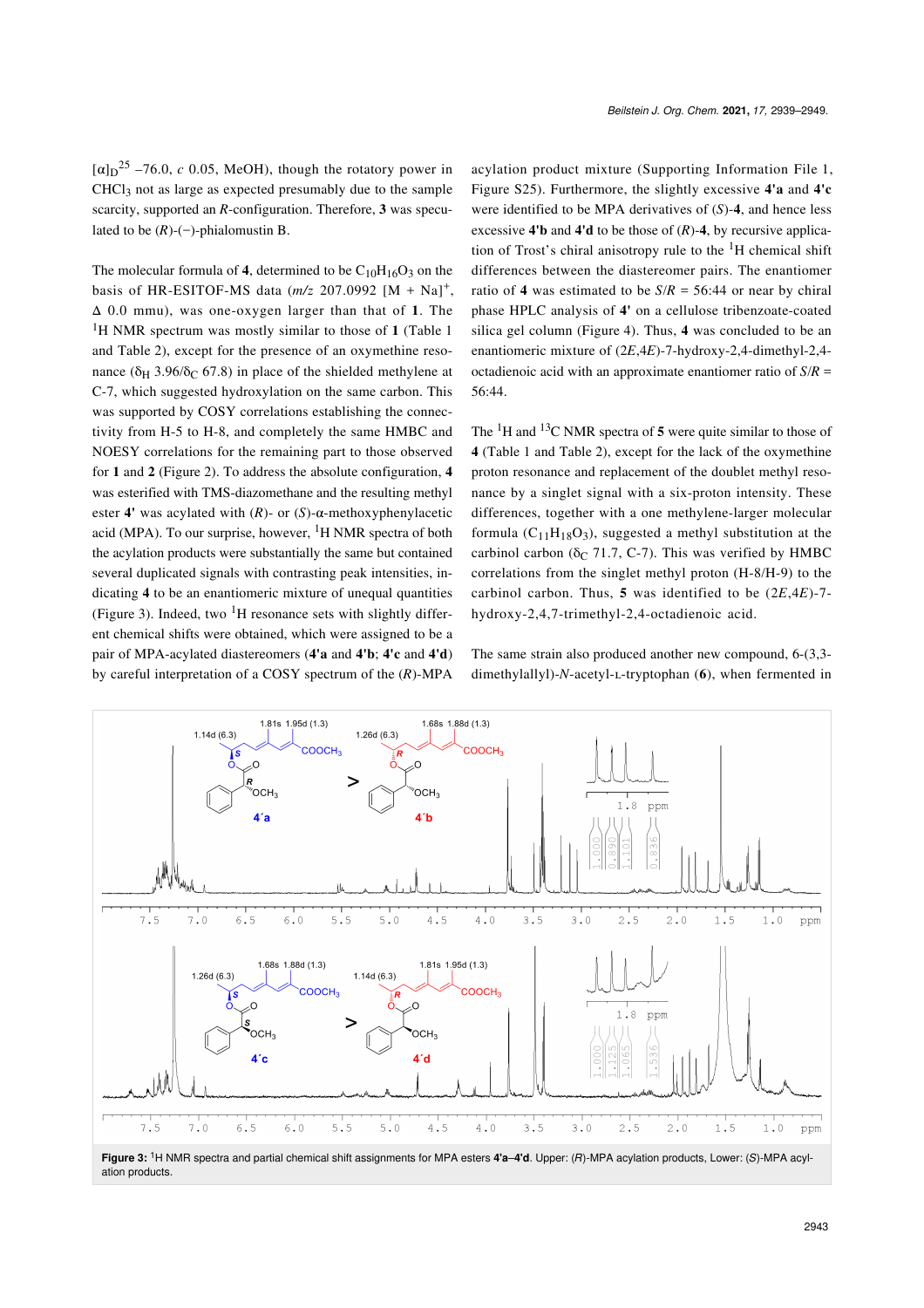<span id="page-5-0"></span>

modified V22, a different medium. This compound was isolated by the same sequence of chromatographies as above, yielding 45 mg from a 6 L culture. The molecular formula was determined to be  $C_{18}H_{22}N_2O_3$  based on its NMR and HR–ESI–TOFMS data (*m/z* 313.1556 [M – H]– , Δ – 0.2 mmu), corresponding to nine degrees of unsaturation. The UV spectrum, exhibiting the absorption maxima at 229 and 282 nm, was typical of an indole functionality. The IR absorption bands at 3310 and 1656  $cm^{-1}$  suggested the presence of OH/NH and carbonyl groups.  ${}^{1}H$ ,  ${}^{13}C$ , and HSQC spectra [\(Table 3\)](#page-5-1) revealed the composition of this molecule to be two shielded carbonyls, five other sp<sup>2</sup> nonprotonated carbons, five sp<sup>2</sup> methines, one sp<sup>3</sup> methine, two  $sp<sup>3</sup>$  methylenes, three singlet methyls, and two amino protons. The remaining OH group should be a part of a carboxylic acid functionality considering the lack of oxygenated carbons besides carbonyls, and two degrees of unsaturation, not accounted for by double bonds, were consistent with the indole ring.

As expected, assembling the above components by COSY and HMBC correlations established 6-prenylated *N*-acetyltryptophan ([Figure 5](#page-6-0)). The *N*-acetylation was evident from HMBC correlations from the amide (NH-11) and acetyl methyl protons (H-13) to the amide carbon (C-12), while prenylation at C-6 was supported by HMBC correlations from H-5 and H-7 to C-1' and from H-1' to C-6. The absolute configuration was determined by chiral anisotropy analysis after derivatization with each of the phenylglycine methyl ester (PGME) enantiomers [\[27\],](#page-10-6) which gave positive  $\Delta \delta_H(S-R)$  values for NH-1, H-2, H-4, H-5 and H-8 and negative values for H-9, NH-11 and H-13 ([Figure 6](#page-6-1)). Thus, an *S*-configuration, corresponding to an ʟ-chirality for tryptophan, was assigned.

<span id="page-5-1"></span>

| <b>Table 3:</b> NMR data for 6 in CDCl <sub>3</sub> .                        |                                           |                                                                    |                 |  |
|------------------------------------------------------------------------------|-------------------------------------------|--------------------------------------------------------------------|-----------------|--|
| No.                                                                          | $\delta$ <sub>C</sub> , <sup>a</sup> type | $\delta_H$ , mult ( <i>J</i> in Hz) <sup>b</sup> HMBC <sup>c</sup> |                 |  |
| 1                                                                            | NΗ                                        | 8.41, s                                                            | 2, 3, 3a, 7a    |  |
| 2                                                                            | 122.9, CH                                 | 6.91, s                                                            | 3, 3a, 7a       |  |
| 3                                                                            | 109.9, C                                  |                                                                    |                 |  |
| 3a                                                                           | 126.3, C                                  |                                                                    |                 |  |
| $\overline{4}$                                                               | 118.6, CH                                 | 7.45, d (8.2)                                                      | 3, 3a, 6        |  |
| 5                                                                            | 120.8, CH                                 | 6.92, d(8.3)                                                       | 3a, 7, 1'       |  |
| 6                                                                            | 136.0, C                                  |                                                                    |                 |  |
| $\overline{7}$                                                               | 110.7, CH                                 | 7.11, s                                                            | 3a, 5, 6, 1'    |  |
| 7a                                                                           | 136.7, C                                  |                                                                    |                 |  |
| 8                                                                            | 27.4, CH <sub>2</sub>                     | 3.29, m                                                            | 2, 3, 3a, 9, 10 |  |
| 9                                                                            | 53.4, CH                                  | 4.87, m                                                            | 3, 8, 10, 11    |  |
| 10                                                                           | 174.3, C                                  |                                                                    |                 |  |
| 11                                                                           | NΗ                                        | 6.26, d(6.9)                                                       | 9, 10, 12       |  |
| 12                                                                           | 170.7, C                                  |                                                                    |                 |  |
| 13                                                                           | 23.2, $CH3$                               | 1.91, s                                                            | 12              |  |
| $1^{\circ}$                                                                  | 34.7, CH <sub>2</sub>                     | 3.41, d(6.9)                                                       | 5, 6, 7, 2', 3' |  |
| $2^{\circ}$                                                                  | 124.1, CH                                 | 5.35, t(7.5)                                                       | 1', 4', 5'      |  |
| 3'                                                                           | 132.1, C                                  |                                                                    |                 |  |
| $4^{\prime}$                                                                 | 18.0, $CH_3$                              | 1.73, $s^{d}$                                                      | 2', 3', 5'      |  |
| 5'                                                                           | 25.9, CH <sub>3</sub>                     | 1.73, $s^{d}$                                                      | 2', 3', 4'      |  |
| $3D$ cocrdod et 105 ML = (reference $\Sigma$ $77.0$ ) DD secrdod et 500 ML = |                                           |                                                                    |                 |  |

orded at 125 MHz (reference δ<sub>C</sub> 77.2). <sup>b</sup>Recorded at l (reference  $\delta_H$  7.26). <sup>c</sup>From proton to indicated carbon(s). <sup>d</sup>Overlapping signals

Compounds **1**–**6** were not cytotoxic against P388 murine leukemia cells ( $IC_{50}$  > 100  $\mu$ M), nor antimicrobial against five bacteria, *Bacillus subtilis*, *Staphylococcus aureus*, *Ralstonia solanacearum*, *Rhizobium radiobacter* and *Escherichia coli*, or a yeast *Candida albicans* (MIC > 100 μg/mL). Compounds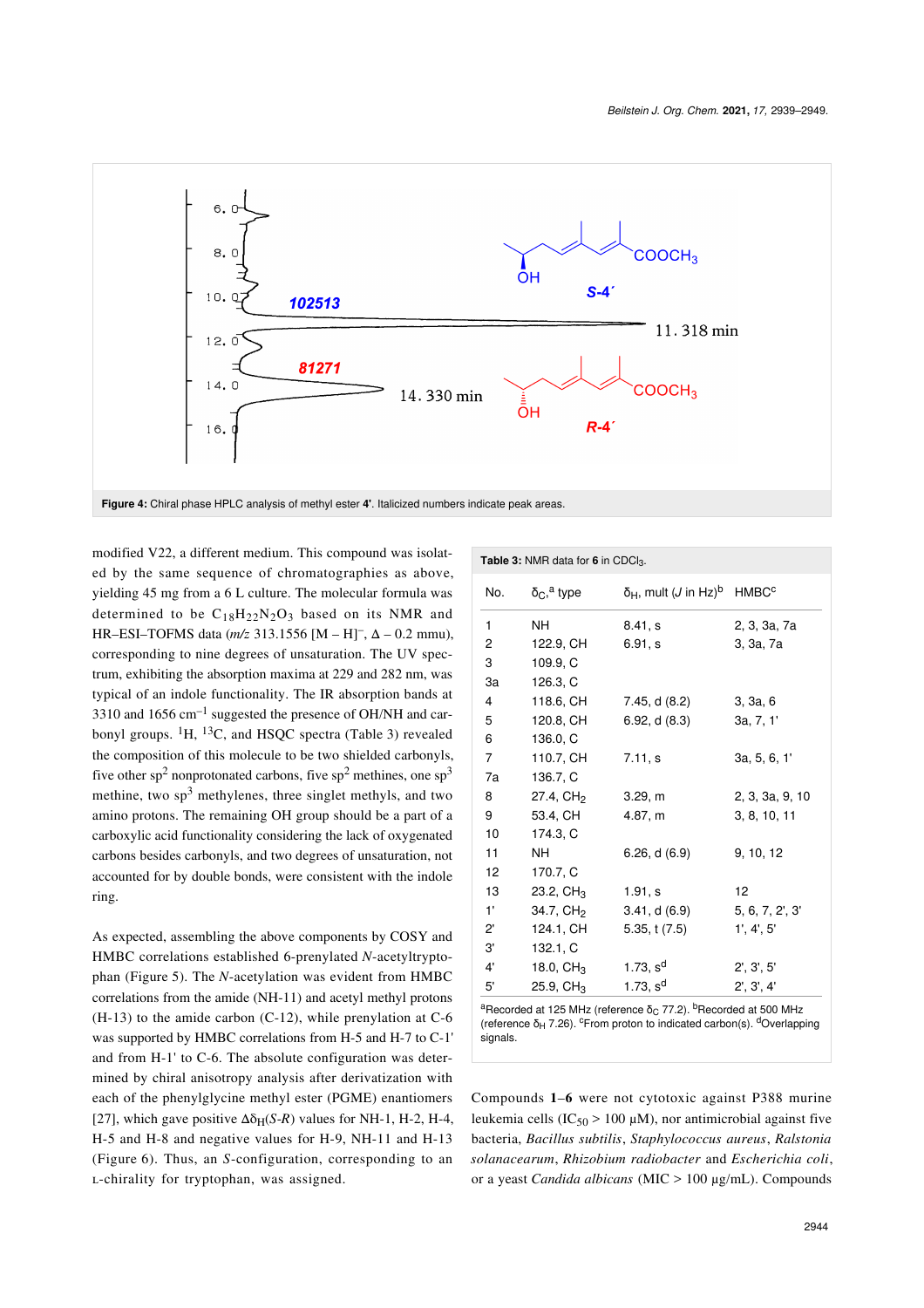<span id="page-6-0"></span>

<span id="page-6-1"></span>

**Figure 6:**  $Δδ<sub>H</sub>(S-R)$  values in ppm calculated from PGME amides 6a and **6b**.

**1**–**5** were marginally active against *Kocuria rhizophila* (MIC = 100 μg/mL).

# Conclusion

In this study, five unsaturated fatty acids (**1**–**5**) and one prenylated tryptophan derivative (**6**) were isolated as new natural products from *Couchioplanes* sp. RD010705. The α,γ-dimethyl- $\alpha$ ,  $\gamma$ -dienoyl  $C_8$  motif in **1**, **2**, **4**, and **5** is only precedented by

64p-B (2,4-dimethyl-2,4-octadienamide) produced by manumycin-producing *Streptomyces*, though the physicochemi-cal properties of which is yet to be disclosed [\[28\]](#page-10-7). The  $\gamma$ , $\varepsilon$ dimethyl-α,γ-dienoyl motif in **3** is seen in many antibiotics but that with a  $C_{10}$  chain length is only precedented by manumycin C [\[29\],](#page-10-8) TMC-1 C [\[30\]](#page-10-9), and phialomustins [\[26\]](#page-10-5) ([Figure 7](#page-6-2)). In the family *Micromonosporaceae*, a strain belonging to the genus *Plantactinospora* is known to produce U-62162, a manumycintype metabolite with a methyl-branched C<sub>9</sub> unsaturated acyl chain [\[31\].](#page-10-10) Moreover, salinipyrones, produced by a *Salinispora* strain, were shown to be biosynthetic byproducts of the rosamicin polyketide synthase [\[32\]](#page-10-11). Though not a result from *Micromonosporaceae*, another example of truncated polyketides is citreodiol, a similarly methyl-branched unsaturated fatty acid ester, which is produced by type I polyketide synthase in a *Streptomyces* strain by a heterologous expression experiment [\[33\].](#page-10-12) These facts suggest that **1**–**5** could be byproducts from the biosynthesis of larger polyketides, but further investigation is necessary for their biosynthesis. Prenylated indoles are widely distributed among bacteria, fungi and plants, and all seven positions are subject of prenylation except for the bridgehead carbons [\[34\].](#page-10-13) Compound **6** is the acetylated derivative of 6-(3,3 dimethylallyl)-ʟ-tryptophan from *Streptomyces* sp. SN-593 [\[35\].](#page-10-14) Further chemical exploration on the genus *Couchioplanes* will disclose its actual biosynthetic capacity in secondary metabolism.

# **Experimental**

#### General experimental procedures

Optical rotations were measured using a JASCO P-1030 polarimeter. UV spectra were recorded on a Shimadzu

<span id="page-6-2"></span>

(b).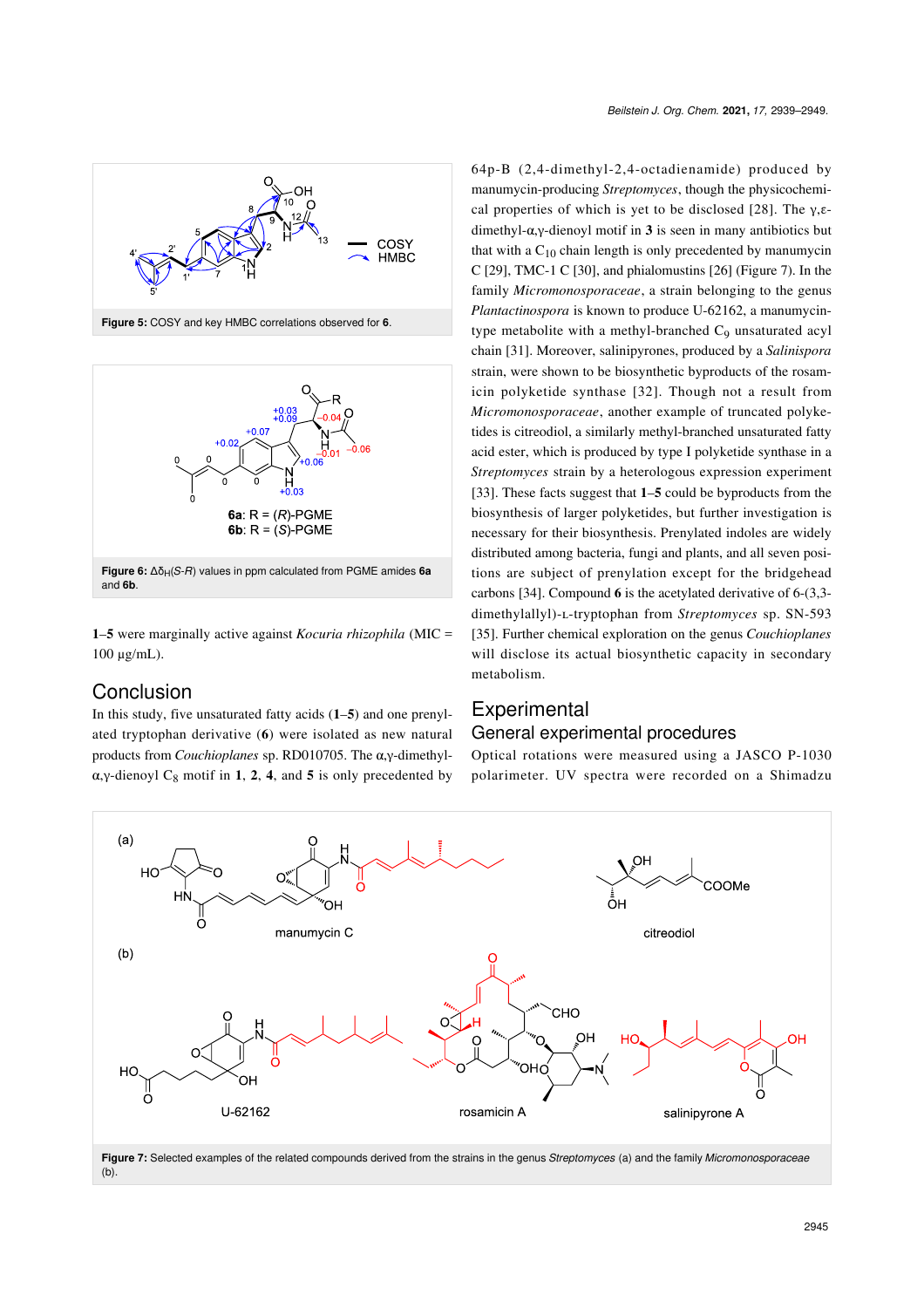UV-1800 UV–vis spectrophotometer. IR spectra were measured on a PerkinElmer Spectrum 100. NMR spectra were obtained on a Bruker AVANCE II 500 or AVANCE NEO 500 spectrometer in DMSO- $d_6$  or CDCl<sub>3</sub>, and referenced to the residual solvent signals ( $\delta$ <sub>H</sub> 2.50,  $\delta$ <sub>C</sub> 39.5 for DMSO- $d_6$ ;  $\delta$ <sub>H</sub> 7.26,  $\delta$ <sub>C</sub> 77.2 for  $CDCl<sub>3</sub>$ ). HR-ESI-TOFMS spectra were recorded on a Bruker micrOTOF spectrometer. Silica gel 60 (spherical) (Kanto Chemical Co., Inc.) was used for silica gel column chromatography. Cosmosil 75C18-PREP (Nacalai Tesque, Inc.) was used for ODS column chromatography. Routine HPLC separations were performed on an Agilent HP1200 system, and chiral HPLC analysis was done on a Shimadzu Prominence UFLC system composed of a DGU-20A<sub>3R</sub> degasser, an SPD-20A UV detector, and an LC-20AD pump, which is connected to a C-R8A Chromatopac data processor.

#### Microorganism

Strain RD010705 was obtained from NBRC. The strain was identified as a member of the genus *Couchioplanes* on the basis of 98.2% similarity in the 16S rRNA gene sequence (1418 nucleotides; DDBJ accession number LC512746) to *Couchioplanes caeruleus* strain DSM 44103T (accession number NR\_026295.1).

#### Fermentation

Strain RD010705, grown on half-strength ISP medium 2 consisting of yeast extract 0.2%, malt extract 0.5%, and glucose 0.2% (pH 7.3) solidified by agar 2%, was inoculated into test tubes (inner diameter, 15 mm; length 16.5 cm) each containing 5 mL of YG seed medium consisting of glucose 1% and yeast extract 1% (pH 7.0). The tubes were shaken at 260 strokes/min at 28 °C for 3 days (TC-500R, Takasaki Scientific Instruments Corp.). One-mL aliquots of the resulting seed cultures were transferred into 500 mL Erlenmeyer flasks each containing 100 mL of production medium and the flasks were fermented on a rotary shaker (TB98, Takasaki Scientific Instruments Corp.) operated at 120 rpm at 30 °C for 8 days.

#### Isolation of compounds **1**–**5**

Compounds **1**–**5** were obtained from a culture fermented in A16 production medium with a composition of glucose 2%, Pharmamedia<sup>®</sup> (Traders Protein, Memphis, TN, USA) 1%, and CaCO<sub>3</sub> 0.5%. The pH of the medium was adjusted to 7.0 before autoclaving. At the end of fermentation, 100 mL of 1-butanol was added to each flask, and the flasks were allowed to shake for 1 h. The mixture was centrifuged at 6,000 rpm for 10 min and the organic layer was separated from the aqueous layer containing the mycelium. The organic layer was concentrated in vacuo to give 4.4 g of an extract from a 3 L culture. The extract was subjected to silica gel column chromatography eluted with a step gradient of CHCl<sup>3</sup> /MeOH mixture solvent (1:0, 20:1, 10:1,

4:1, 2:1, 1:1, and 0:1 v/v). The sixth fraction eluted with CHCl $_3$ / MeOH (1:1) was evaporated to dryness and the oily residue (429 mg) was chromatographed on ODS eluted with a step gradient of MeCN/0.1% HCO<sub>2</sub>H solutions (2:8, 3:7, 4:6, 5:5, 6:4, 7:3, and 8:2 v/v). The second, third, and fifth fractions were purified by HPLC on an Nacalai Tesque Cosmosil 5C18-AR-II packed column ( $10 \times 250$  mm) eluted with linear gradient elution of MeCN from 15 to 85% over 35 min in  $0.1\%$  HCO<sub>2</sub>H at 4 mL/min to give (2*E*,4*E*)-7-hydroxy-2,4-dimethyl-2,4-octadienoic acid (4, 6.3 mg,  $t_R = 12.9$  min), (2*E*,4*E*)-7-hydroxy-2,4,7-trimethyl-2,4-octadienoic acid (5, 8.0 mg,  $t_R$  = 13.5 min), and (2*E*,4*E*)-2,4-dimethyl-2,4-octadienoic acid (**1**, 5.2 mg,  $t<sub>R</sub>$  = 30.0 min), respectively. The fifth fraction (424 mg) eluted by CHCl3/MeOH (2:1) from the silica gel column was similarly fractionated by ODS column chromatography. The sixth fraction was purified by the HPLC operation to give (2*E*,4*E*)-2,4,7-trimethyl-2,4-octadienoic acid (**2**, 2.3 mg,  $t<sub>R</sub>$  = 29.1 min) and (*R*)-(−)-phialomustin B (3, 1.0 mg,  $t_{\rm R}$  = 32.1 min).

(2*E*,4*E*)-2,4-Dimethyl-2,4-octadienoic acid (**1**): yellow oil; UV (MeOH)  $\lambda_{\text{max}}$  (log ε) 264 (4.08) nm; IR (ATR)  $v_{\text{max}}$ : 2959, 2610, 1679, 1622, 1417, 1269, 1138, 1012, 926 cm–1; 1H and <sup>13</sup>C NMR data, see [Table 1](#page-2-0) and [Table 2](#page-2-1); HR–ESI–TOFMS  $(m/z)$ : [M + Na]<sup>+</sup> calcd for C<sub>10</sub>H<sub>16</sub>NaO<sub>2</sub>, 191.1043; found, 191.1044.

(2*E*,4*E*)-2,4,7-Trimethyl-2,4-octadienoic acid (**2**): yellow oil; UV (MeOH)  $\lambda_{\text{max}}$  (log ε) 260 (4.04) nm; IR (ATR)  $v_{\text{max}}$ : 2957, 1681, 1622, 1417, 1269, 1137 cm–1; 1H and 13C NMR data, see [Table 1](#page-2-0) and [Table 2](#page-2-1);  $HR-ESI-TOFMS(m/z): [M + Na]^{+}$  calcd for  $C_{11}H_{18}NaO_2$ , 205.1199; found, 205.1202.

 $(R)$ -(−)-Phialomustin B (3): yellow oil;  $[\alpha]_D^{27}$  –12 (*c* 0.035, CHCl<sub>3</sub>), [α]<sub>D</sub><sup>22</sup> −76 (*c* 0.05, MeOH); UV (MeOH) λ<sub>max</sub> (log ε) 256 (4.19) nm; IR (ATR)  $v_{\text{max}}$ : 2958, 2956, 1686, 1620, 1279, 982 cm<sup>-1</sup>; <sup>1</sup>H and <sup>13</sup>C NMR data, see [Table 1](#page-2-0) and [Table 2](#page-2-1); HR-ESI-TOFMS  $(m/z)$ :  $[M + Na]$ <sup>+</sup> calcd for C<sub>12</sub>H<sub>20</sub>NaO<sub>2</sub>, 219.1356; found, 219.1356.

(2*E*,4*E*)-7-Hydroxy-2,4-dimethyl-2,4-octadienoic acid (**4**),  $R/S = 44:56$ : yellow oil;  $[\alpha]_{D}^{22}$  –2.6 (*c* 0.30, MeOH); UV (MeOH)  $\lambda_{\text{max}}$  (log *ε*) 259 (4.20) nm; IR (ATR)  $v_{\text{max}}$ : 3356, 2969, 2929, 1680, 1623, 1266, 1125 cm<sup>-1</sup>; <sup>1</sup>H and <sup>13</sup>C NMR data, see [Table 1](#page-2-0) and [Table 2](#page-2-1); HR–ESI–TOFMS (*m/z*):  $[M + Na]^{+}$  calcd for  $C_{10}H_{16}NaO_3$ , 207.0992; found, 207.0992.

(2*E*,4*E*)-7-Hydroxy-2,4,7-trimethyl-2,4-octadienoic acid (**5**): yellow oil; UV (MeOH) λmax (log ε) 258 (3.94) nm; IR (ATR)  $v_{\text{max}}$ : 3365, 2970, 1681, 1623, 1266, 1130 cm<sup>-1</sup>; <sup>1</sup>H and <sup>13</sup>C NMR data, see [Table 1](#page-2-0) and [Table 2](#page-2-1); HR-ESI-TOFMS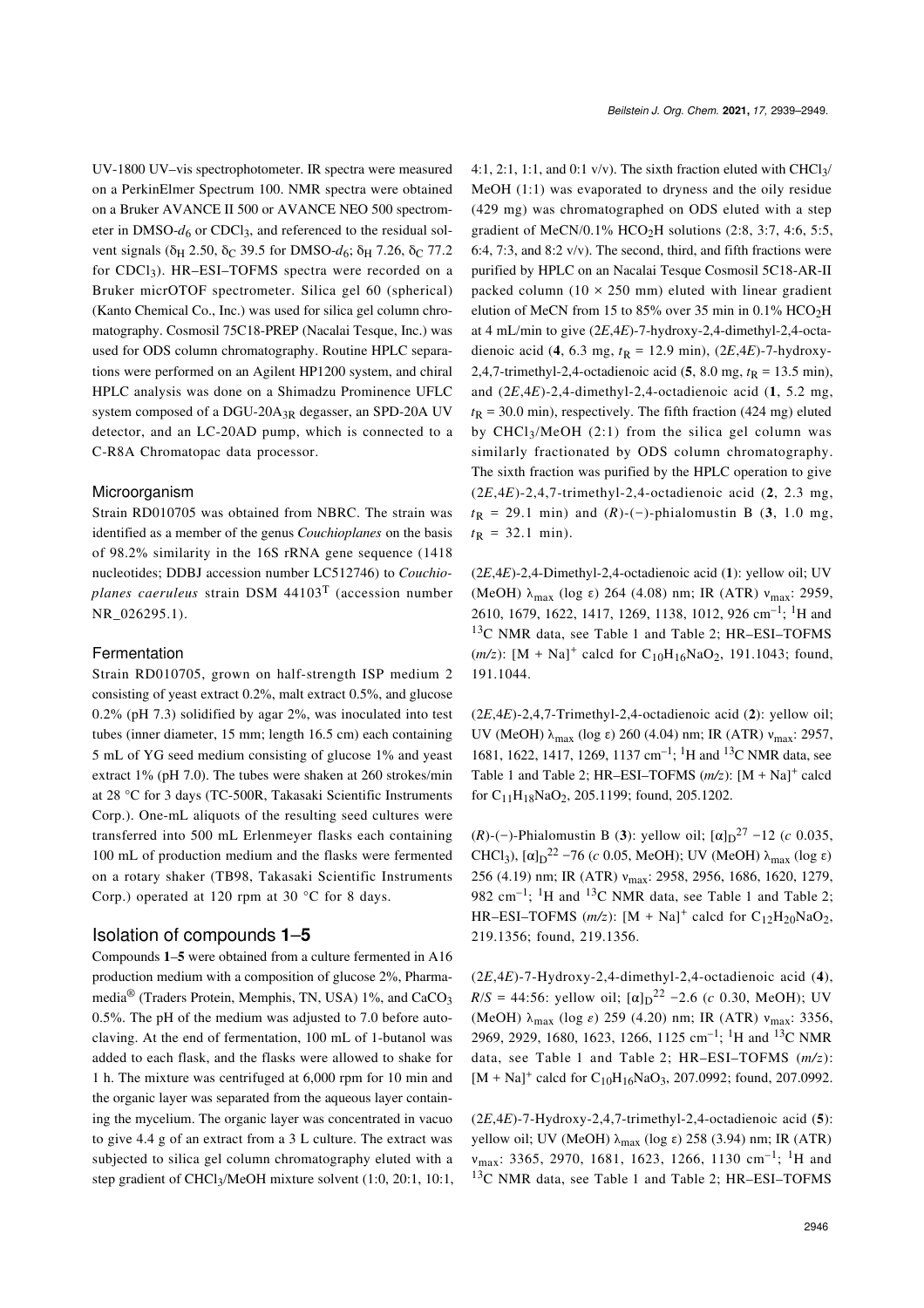$(m/z)$ : [M + Na]<sup>+</sup> calcd for C<sub>11</sub>H<sub>18</sub>NaO<sub>3</sub>, 221.1148; found, 221.1149.

### Isolation of **6**

Compound **6** was obtained from a culture fermented in modified V22 production medium with a composition of soluble starch 1%, glucose 0.5%, NZ Amine, Type A 0.3%, yeast extract 0.2%, Tryptone 0.5% K<sub>2</sub>HPO<sub>4</sub> 0.1%, MgSO<sub>4</sub>.7H<sub>2</sub>O 0.05%, and  $CaCO<sub>3</sub>$  0.3%. The pH of the medium was adjusted to 7.0 before autoclaving. At the end of fermentation, 100 mL of 1-butanol was added to each flask, and the flasks were allowed to shake for 1 h. The mixture was centrifuged at 6,000 rpm for 10 min and the organic layer was separated from the aqueous layer containing the mycelium. The organic layer was concentrated in vacuo to give 5.2 g of an extract from a 6 L culture. The crude extract was chromatographed on a silica gel column similarly as above and the sixth fraction was fractionated by ODS column chromatography with a gradient of MeCN/0.1% HCO<sub>2</sub>H solution (2:8, 3:7, 4:6, 5:5, 6:4, 7:3, and 8:2 v/v). The fraction 4 (5:5) was evaporated, and purified by preparative HPLC operated at the same conditions as above to give 6-(3,3-dimethylallyl)-*N*-acetyl-ʟ-tryptophan (**6**, 45 mg,  $t_{\rm R}$  = 10.4 min).

6-(3,3-Dimethylallyl)-*N*-acetyl-ʟ-tryptophan (**6**): yellow oil; [α]<sub>D</sub><sup>22</sup> +15 (*c* 1.0, MeOH); UV (MeOH) λ<sub>max</sub> (log ε) 229 (4.59), 282 (4.05) nm; IR (ATR) νmax: 3310, 2916, 1724, 1656, 1627, 1548, 1453, 1223, 806 cm–1; 1H and 13C NMR data, see [Table 3](#page-5-1); HR–ESI–TOFMS  $(m/z)$ :  $[M - H]$ <sup>-</sup> calcd for  $C_{18}H_{21}N_2O_3$ , 313.1558; found, 313.1556.

#### Preparation of methyl ester **4'**

To a solution of  $4$  (0.5 mg, 2.7 μmol) in CHCl<sub>3</sub>/MeOH (25 μL each) was added a solution of TMS-diazomethane in *n*-hexane (2.0 M, 25 μL) at room temperature. After stirring for 15 min, the reaction mixture was concentrated to dryness to give methyl ester **4'** (0.2 mg).

Methyl ester **4'**: <sup>1</sup>H NMR (500 MHz, CDCl<sub>3</sub>) δ 3.76 (s, 3H, -CO2C*H<sup>3</sup>* ), 7.14 (brs 1H, H3), 5.66 (t, *J* = 7.4 Hz, 1H, H5), 2.33 (m, 2H, H6), 3.92 (m, 1H, H7), 1.24 (d, *J* = 6.4 Hz, 3H, H8), 2.01 (d,  $J = 2.0$  Hz, 3H, H9), 1.87 (s, 3H, H10).

#### Preparation of (*R*)- and (*S*)-MPA esters **4'a**–**d**

To a solution of **4'** (0.2 mg, 1.0 μmol), (*R*)-MPA (2.0 mg, 12 μmol), and *N*,*N*-dimethyl-4-aminopyridine (3.9 mg, 32 μmol) in dichloromethane (200 μL) were added *N*,*N'*-diisopropylcarbodiimide (3 μL). After stirring for 1 h at room temperature, ice-water was poured into the reaction mixture, which was then extracted with EtOAc. After evaporation of the solvent, the residue was purified by preparative silica gel thin-layer

chromatography (Kieselgel  $60F_{254}$ ; Merck Co.) developed by a mixture of CHCl3/MeOH (5:1) to give (*R*)-MPA esters **4'a** and **4'b** with a slight excess yield of the former. A recursive application of Trost's chiral anisotropy analysis allowed to identify **4'a** to be (*R*)-MPA ester of *S*- and **4'b** to be that of *R*-enantiomers, respectively.

 $(R)$ -MPA ester of *S*-enantiomer **4'a**: <sup>1</sup>H NMR (500 MHz, CDCl<sub>3</sub>) δ 3.77 (s, 3H, -CO<sub>2</sub>CH<sub>3</sub>), 7.07 (brs 3H, H3), 5.49 (t, *J* = 7.7 Hz, 1H, H5), 2.37 (m, 1H, H6a), 2.45 (m, 1H, H6b), 5.03 (m, 1H, H7), 1.14 (d, *J* = 6.3 Hz, 3H, H8), 1.95 (d, *J* = 1.3 Hz, 3H, H9), 1.81 (s, 3H, H10), 3.405 (s, 3H, MPA-OC*H3*), 4.72 (s, 1H, MPA-Cα*H*).

 $(R)$ -MPA ester of *R*-enantiomer **4'b**: <sup>1</sup>H NMR (500 MHz, CDCl<sub>3</sub>) δ 3.76 (s, 3H, -CO<sub>2</sub>CH<sub>3</sub>), 6.93 (brs 3H, H3), 5.26 (t, *J* = 7.7 Hz, 1H, H5), 2.27 (m, 1H, H6a), 2.31 (m, 1H, H6b), 5.03 (m, 1H, H7), 1.26 (d, *J* = 6.3 Hz, 3H, H8), 1.88 (d, *J* = 1.3 Hz, 3H, H9), 1.68 (s, 3H, H10), 3.396 (s, 3H, MPA-OC*H3*), 4.71 (s, 1H, MPA-Cα*H*).

In the same manner as described for the preparation of **4'a** and **4'b**, a diastereomeric mixture of (*S*)-MPA esters **4'c** and **4'd** was prepared from **4'** and (*S*)-MPA.

 $(S)$ -MPA ester of 7*S* enantiomer **4'c**: <sup>1</sup>H NMR data was identical to those of **4'b**.

(*S*)-MPA ester of 7*R* enantiomer 4'd: <sup>1</sup>H NMR data was identical to those of **4'a**.

### Chiral HPLC analysis

A 0.2 μL-portion of **4'**, dissolved in iPrOH, was injected into a cellulose tribenzoate-coated silica gel column (CHIRALCEL OB-H, 4.6 mm × 250 mm, Daicel Co.) eluted with *n*-hexane/ iPrOH  $(4:1)$  at 0.5 mL/min. Peaks for  $(S)$ - and  $(R)$ -4' were detected at 11.3 min and 14.3 min, respectively, by monitoring the absorbance at 250 nm.

#### Preparation of PGME amides **6a** and **6b**

In a manner similar to a procedure from [\[21\]](#page-10-0), to a solution of **6**  $(1.0 \text{ mg}, 3.2 \text{ µmol})$  in dry *N*,*N*-dimethylformamide  $(100 \text{ µL})$  and *N*,*N*-diisopropylethylamine (10 μL) were added (*R*)-PGME (1.9 mg, 9.6 μmol), PyBOP (3.6 mg, 7.0 μmol) and HOBt (1.0 mg, 7.4 μmol) at room temperature. After stirring for 3 h, ice-water was poured into the reaction mixture, which was then extracted with EtOAc. After evaporation of the solvent, the residue was purified on a silica gel thin-layer plate (Kieselgel  $60F_{254}$ ; Merck Co.) developed by a mixture of CHCl<sub>3</sub>/MeOH (5:1). Extraction of the collected silica gel powder with MeOH gave (*R*)-PGME amide **6a** (0.5 mg).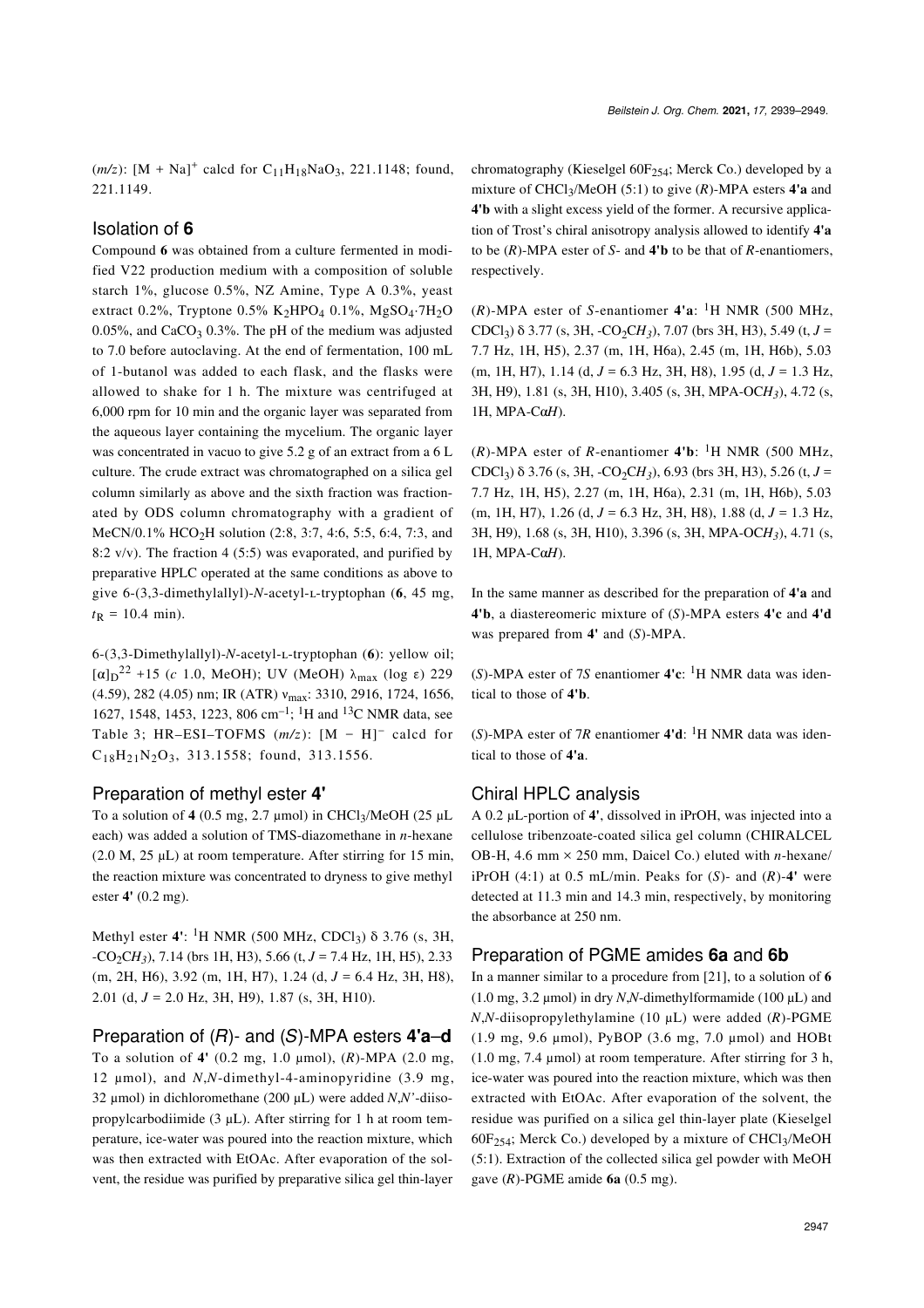(*R*)-PGME amide **6a**: 1H NMR (500 MHz, DMSO-*d*6) δ 10.61 (s, 1H, N*H*-1), 7.01 (s, 1H, H-2), 7.46 (d, *J* = 8.1 Hz, 1H, H-4), 6.78 (d, *J* = 7.9 Hz, 1H, H-5), 2.85 (dd, *J* = 14.3, 8.4 Hz, 1H, H-8a), 2.97 (dd, *J* = 14.0, 5.1 Hz, 1H, H-8b), 4.72 (m, 1H, H-9), 8.02 (d, *J* = 8.5 Hz, N*H*-11), 1.79 (s, 3H, H-13); HR–ESI–TOFMS  $(m/z)$ :  $[M + Na]$ <sup>+</sup> calcd for C<sub>27</sub>H<sub>31</sub>N<sub>3</sub>NaO<sub>4</sub>, 484.2207; found, 484.2209.

In the same manner as described for **6a**, **6b** (0.4 mg) was prepared from **1** and (*S*)-PGME.

(*S*)-PGME amide **6b**: 1H NMR (500 MHz, DMSO-*d*6) δ 10.64 (s, 1H, N*H*-1), 7.07 (d, *J* = 2.5 Hz, 1H, H-2), 7.53 (d, *J* = 8.0 Hz, 1H, H-4), 6.80 (d, *J* = 8.1 Hz, 1H, H-5), 2.88 (dd, *J* = 14.8, 9.5 Hz, 1H, H-8a), 3.06 (dd, *J* = 14.8, 4.8 Hz, 1H, H-8b), 4.68 (m, 1H, H-9), 8.01 (d, *J* = 8.3 Hz, 1H, N*H*-11), 1.73 (s, 3H, H-13); HR-ESI-TOFMS  $(m/z)$ :  $[M + Na]$ <sup>+</sup> calcd for C27H31N3NaO4, 484.2207; found, 484.2207.

## Cytotoxicity assay

The cytotoxicity assay was carried out against P388 murine leukemia cells in the same manner as reported previously [\[36\]](#page-10-15). The  $IC_{50}$  of a reference drug doxorubicin hydrochloride was 0.13 μM.

#### Antimicrobial assay

Antimicrobial assays were carried out against five bacteria, *K. rhizophila* ATCC 9341, *S. aureus* FDA209P JC-1, *E. coli* NIHJ JC-2, *R. solanacearum* SUPP1541, and *R. radiobacter* NBRC 14554, and a yeast *C. albicans* NBRC 0197 in the same manner as reported previously [\[36\].](#page-10-15) The MIC of the reference antibiotic kanamycin was 0.31 μg/mL (against *K. rhizophila*).

# Supporting Information

<span id="page-9-15"></span>Supporting Information File 1

Copies of NMR spectra.

[\[https://www.beilstein-journals.org/bjoc/content/](https://www.beilstein-journals.org/bjoc/content/supplementary/1860-5397-17-203-S1.pdf) [supplementary/1860-5397-17-203-S1.pdf\]](https://www.beilstein-journals.org/bjoc/content/supplementary/1860-5397-17-203-S1.pdf)

### Acknowledgements

We thank Prof. Yasufumi Hikichi and Dr. Ayami Kanda at Kochi University for providing *R. solanacearum* SUPP1541. P388 cells were obtained from JCRB Cell Bank under an accession code JCRB0017 (Lot. 06252002).

# Funding

This work was supported by JSPS KAKENHI Grant Number 19K05848 to Y. I.

# ORCID® iDs

Shun Saito -<https://orcid.org/0000-0001-9270-4272> Naoya Oku - <https://orcid.org/0000-0002-2171-2168>

# Preprint

A non-peer-reviewed version of this article has been previously published as a preprint:<https://doi.org/10.3762/bxiv.2021.74.v1>

### **References**

- <span id="page-9-0"></span>1. Newman, D. J.; Cragg, G. M. *J. Nat. Prod.* **2016,** *79,* 629–661. [doi:10.1021/acs.jnatprod.5b01055](https://doi.org/10.1021%2Facs.jnatprod.5b01055)
- 2. Gonzalez Ronquillo, M.; Angeles Hernandez, J. C. *Food Control* **2017,** *72B,* 255–267. [doi:10.1016/j.foodcont.2016.03.001](https://doi.org/10.1016%2Fj.foodcont.2016.03.001)
- <span id="page-9-1"></span>3. Demain, A. L.; Sanchez, S. *J. Antibiot.* **2009,** *62,* 5–16. [doi:10.1038/ja.2008.16](https://doi.org/10.1038%2Fja.2008.16)
- <span id="page-9-2"></span>4. Villalobos-Delgado, L. H.; Nevárez-Moorillon, G. V.; Caro, L.; Quinto, E. J.; Mateo, J. Natural antimicrobial agents to improve foods shelf life. In *Food Quality and Shelf Life;* Galanakis, C. M., Ed.; Elsevier: Amsterdam, Netherlands, 2019; pp 125–157. [doi:10.1016/b978-0-12-817190-5.00004-5](https://doi.org/10.1016%2Fb978-0-12-817190-5.00004-5)
- 5. Srianta, I.; Ristiarini, S.; Nugerahani, I.; Sen, S. K.; Zhang, B. B.; Xu, G. R.; Blanc, P. J. *Int. Food Res. J.* **2014,** *21,* 1–12.
- <span id="page-9-3"></span>6. Zimbro, M. J.; Power, D. A.; Miller, S. M.; Wilson, G. E.; Johnson, J. A. *Difco & BBL Manual. Manual of Microbiological Culture Media,* 2nd ed.; BD Diagnostics – Diagnostic Systems: Sparks, MD, USA, 2009.
- 7. Ryu, A. H.; Eckalbar, W. L.; Kreimer, A.; Yosef, N.; Ahituv, N. *Sci. Rep.* **2017,** *7,* No. 7533. [doi:10.1038/s41598-017-07757-w](https://doi.org/10.1038%2Fs41598-017-07757-w)
- 8. Cell Culture Antibiotic Selection Guide. [https://www.sigmaaldrich.com/life-science/cell-culture/learning-center/a](https://www.sigmaaldrich.com/life-science/cell-culture/learning-center/antibiotic-selector.html) [ntibiotic-selector.html](https://www.sigmaaldrich.com/life-science/cell-culture/learning-center/antibiotic-selector.html) (accessed Oct 10, 2021).
- 9. Purich, D. L. *The Inhibitor Index: A Desk Reference on Enzyme Inhibitors, Receptor Antagonists, Drugs, Toxins, Poisons, Biologics, and Therapeutic Leads,* 1st ed.; CRC Press: Boca Raton, FL, USA, 2017. [doi:10.1201/9781315184289](https://doi.org/10.1201%2F9781315184289)
- <span id="page-9-4"></span>10.Tiwari, K.; Gupta, R. K. *Crit. Rev. Biotechnol.* **2012,** *32,* 108–132. [doi:10.3109/07388551.2011.562482](https://doi.org/10.3109%2F07388551.2011.562482)
- <span id="page-9-5"></span>11. Dictionary of Natural Products 29.2 Chemical Search. <https://dnp.chemnetbase.com/faces/chemical/ChemicalSearch.xhtml> (accessed Oct 6, 2021).
- <span id="page-9-6"></span>12. Hayakawa, M.; Ishizawa, K.; Nonomura, H. *J. Ferment. Technol.* **1988,** *66,* 367–373. [doi:10.1016/0385-6380\(88\)90001-5](https://doi.org/10.1016%2F0385-6380%2888%2990001-5)
- <span id="page-9-7"></span>13. Chen, C.; Chen, Y.; Wu, P.; Chen, B. *J. Formosan Med. Assoc.* **2014,** *113,* 72–82. [doi:10.1016/j.jfma.2013.10.002](https://doi.org/10.1016%2Fj.jfma.2013.10.002)
- <span id="page-9-8"></span>14. Laube, H. *Clin. Drug Invest.* **2002,** *22,* 141–156. [doi:10.2165/00044011-200222030-00001](https://doi.org/10.2165%2F00044011-200222030-00001)
- <span id="page-9-9"></span>15.Butler, M. S.; Hansford, K. A.; Blaskovich, M. A. T.; Halai, R.; Cooper, M. A. *J. Antibiot.* **2014,** *67,* 631–644. [doi:10.1038/ja.2014.111](https://doi.org/10.1038%2Fja.2014.111)
- <span id="page-9-10"></span>16.Shor, B.; Gerber, H.-P.; Sapra, P. *Mol. Immunol.* **2015,** *67,* 107–116. [doi:10.1016/j.molimm.2014.09.014](https://doi.org/10.1016%2Fj.molimm.2014.09.014)
- <span id="page-9-11"></span>17. Duggan, S. T. *Drugs* **2011,** *71,* 2445–2456. [doi:10.2165/11208220-000000000-00000](https://doi.org/10.2165%2F11208220-000000000-00000)
- <span id="page-9-12"></span>18. List of prokaryotic names with standing in nomenclature. <http://www.bacterio.net>(accessed Oct 6, 2021).
- <span id="page-9-13"></span>19. Choi, S.-S.; Kim, H.-J.; Lee, H.-S.; Kim, P.; Kim, E.-S. *Process Biochem. (Oxford, U. K.)* **2015,** *50,* 1184–1193. [doi:10.1016/j.procbio.2015.04.008](https://doi.org/10.1016%2Fj.procbio.2015.04.008)
- <span id="page-9-14"></span>20. NBRC web site. <https://www.nite.go.jp/nbrc/>(accessed March 22, 2021).